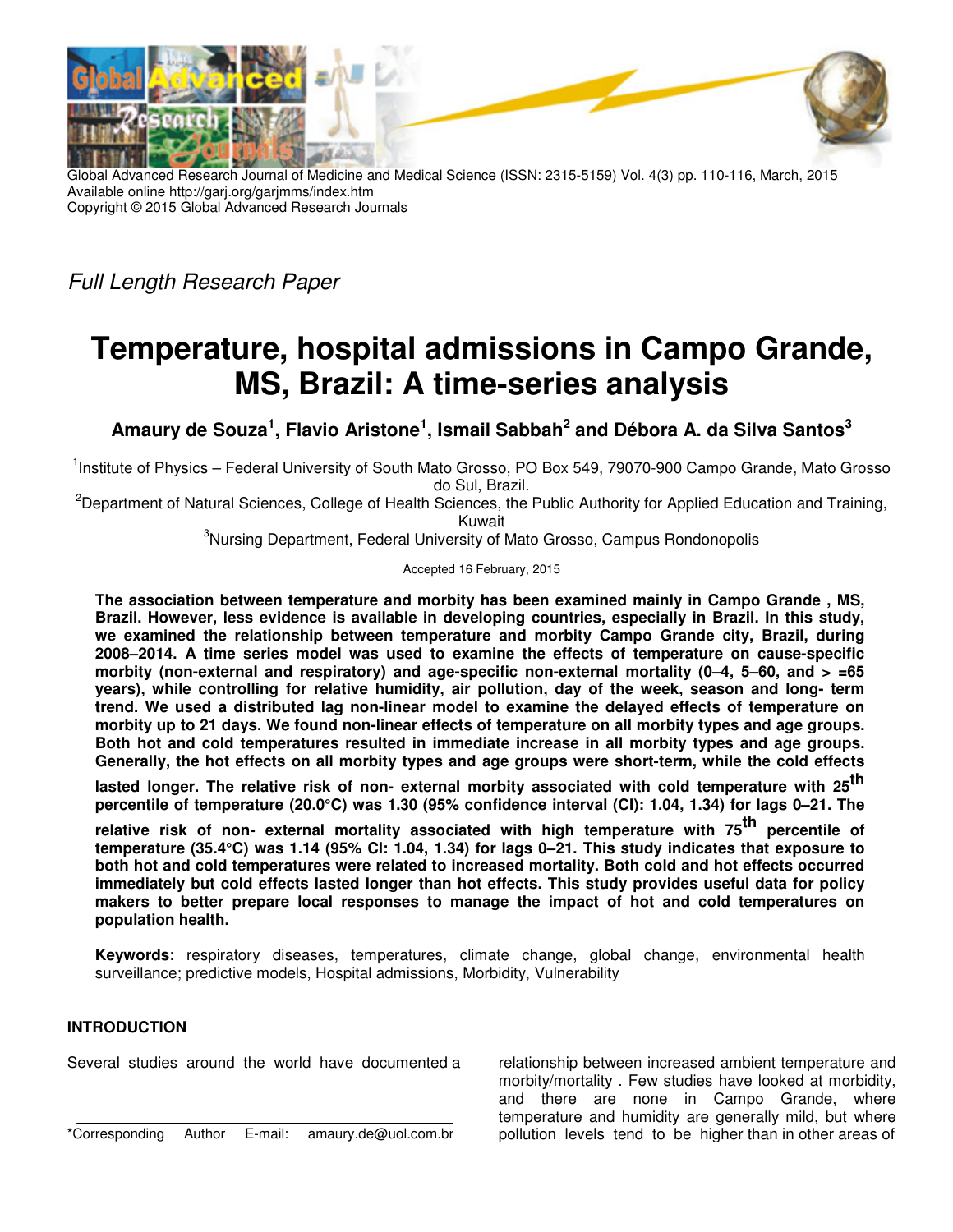#### the Brazil.

Periods of low and high ambient temperatures have been found associated with high mortality in a wide range of climates and countries (Martin et al., 2012; Guo et al., 2011; Huynen et al., 2001; Tawatsupa et al., 2012; Curriero et al., 2002; Armstrong et al., 2011). However, most previous studies have examined temperature effects only by community or country (Guo et al., 2011; Tawatsupa et al., 2012; Anderson and Bell, 2009), although some evidence of adaptation to local climates is clear from studies within large countries (Curriero et al., 2002; Anderson and Bell, 2009) and the limited number of international studies, (Analitis et al., 2008; McMichael et al., 2008; Baccini et al., 2008) there are no studies with a wide range of globally diverse communities and climates. the different analytic approaches adopted in studies on single countries or regions, in particular considering different lag periods, makes it difficult to assess how associations differ across climates and societies. in addition, some studies examined the effects of only high temperatures or only cold temperatures, which makes it difficult to define whether people have the ability to adapt to their local climates. (Basu and Samet, 2002; Basu, 2009) considering the global ambient temperature changes that are expected in the context of climate change, an international perspective on the temperature health effects carries with it important public health implications.

In Mato Grosso do Sul, the intense biomass burning covers an area of 357,124.96  $km^2$  observed through remote sensing. Studies conducted in the region during the rainy season, when natural emissions are predominant, show that the ozone concentration is of the order of 10 to 15µg.m-3. In the dry season, due to emissions from burning, the concentration triples (Souza et al., 2010). Most biogenic particles lies in coarse fraction, with a diameter greater than 2µm, and has the constitution especially fungi, spores, bacteria and leaf fragments in a wide variety of particles.

The closer the location of exposure to fire outbreaks, usually the greater is its effect on health. But the direction and the intensity of air currents have much influence on the dispersion of air pollutants and on the areas affected by the fire plume arising from the fire. If the prevailing winds direct to densely populated areas, a greater number of people will be subject to the effects of contaminants.

The aim of the study is to provide subsidies to the impact of temperature in the city of Campo Grande MS on respiratory morbidity.

# **METHODS**

#### **Data Collection**

The city of Campo Grande - MS, (20° 27'16 "S, 54° 47'16" W, 650 m), is located on the plateau called Maracajú-Campo Grande, 150 miles from the start of the largest floodplain in the world, the Pantanal (139 111 km2), and an estimated population of 850,000 inhabitants. Souza et al, 2009; using the Koppen's method, the climate in the region of Campo Grande, is the type with moderate temperatures ranging from 17.8 °C minimum, 29.8 °C maximum and average of 22.7 °C, with hot summer and well distributed rainfall, average relative humidity is 72.8%. Souza and Granja (1997) found prevailing winds in East Campo Grande - MS, occurring the North in months from January to December, with annual values resulted in 24% of East, 19.8% of North and 12, 2% of Northeast, and the lulls represented 12% with an average speed of 3.1 m / s, and average monthly rainfall in 122,4mm and annual average 1469 mm.

For the correlation of weather data with the aggravation of respiratory illnesses, hospitalization data were collected from the health agencies of the SUS (Unified Health System ) Department of Informatics (DATASUL).

The available data came from the Hospital Information System of SUS (SIH / SUS), managed by the Ministry of Health, through the Department in Health Care, in conjunction with the State Departments of Health and the Municipal Health and processed by Datasus at the Executive Department of the Ministry of Health.

All hospitalizations occurred in the period between January 1st, 2008 and December 31st, 2014, the diseases investigated were coded according to the International Classification of Diseases (CID) 10th Revision (CID10 J10 to J18).

Information about daily levels of ozone  $(O_3)$  were obtained from the Institute of Physics of UFMS. The Ozone Analyzer, used for the measurements has as working principle the absorption of ultraviolet radiation by the ozone molecule. These measurements are performed continuously 24 hours a day; every 15 minutes are provided values of the ozone concentration. The analyzer is installed near Campo Grande, away from local sources.

In this study was performed a descriptive analysis of the variables and, subsequently, the hypotheses were tested using Multiple Regression Models. The response variable of a Poisson regression must follow a Poisson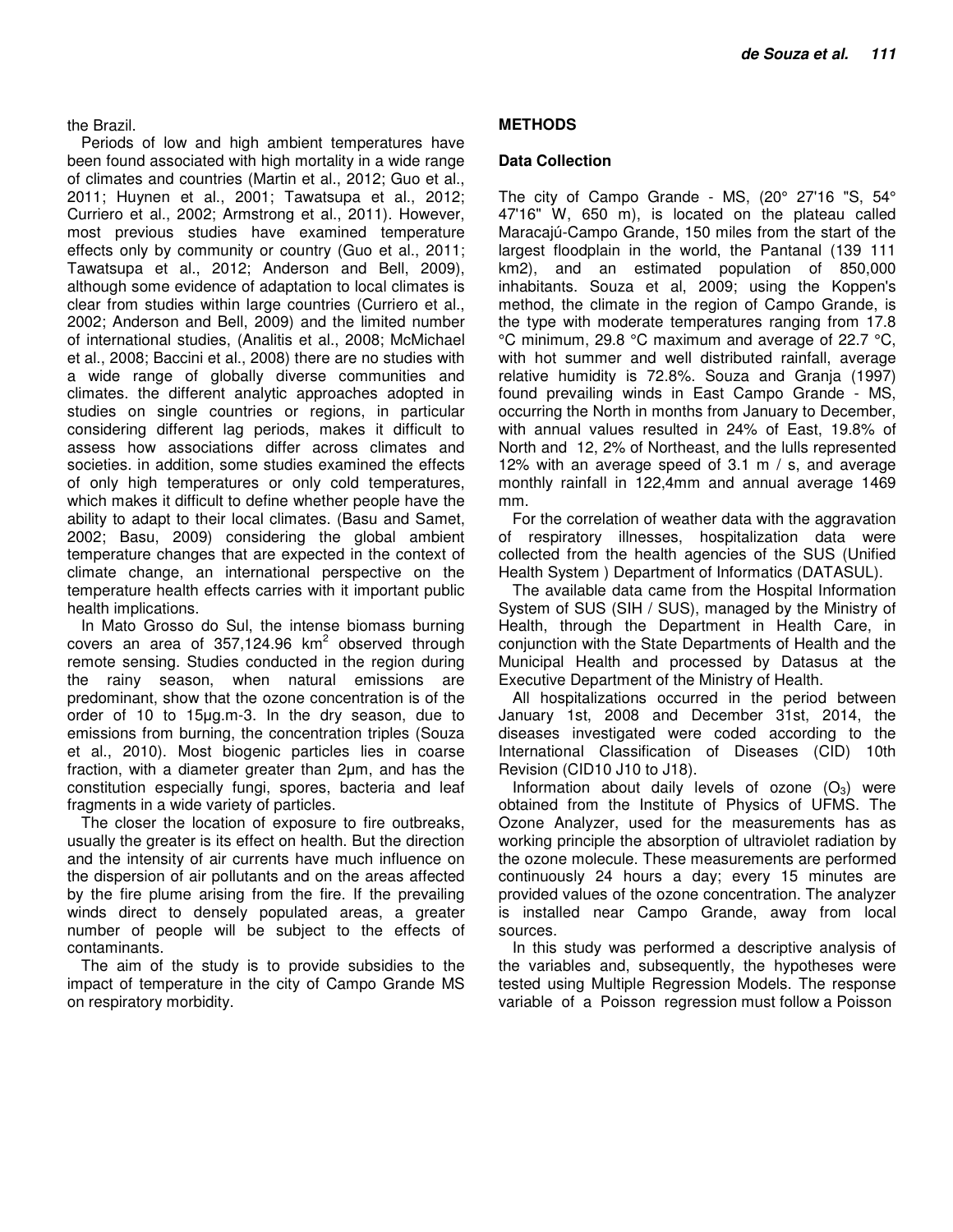|                  | Average | <b>Standard</b> | <b>Minimum</b> | 1 <sup>0</sup> quartil | <b>Median</b> | $30$ quartil | <b>Maximum</b> |
|------------------|---------|-----------------|----------------|------------------------|---------------|--------------|----------------|
| Total            | 11      | 3               | 5              | 8                      | 10            | 13           | 19             |
| $0 - 4$ years    | 5       | 2               | 2              | 4                      | 5             | 6            | 11             |
| $5 - 60$ years   | 3       |                 |                | 2                      | 2             | 3            |                |
| >60 years        | 3       |                 | 0              | 2                      | 3             | 4            | 5              |
| Mean Temperature | 22,2    | 3,7             | 11             | 20                     | 23,3          | 24,9         | 27,8           |
| Max Temperature  | 28,6    | 4,2             | 15.2           | 25,8                   | 30,1          | 31.7         | 35.4           |
| min Temperature  | 22.2    | 3.7             |                | 20.0                   | 23,3          | 24.9         | 27,8           |

**Table 1.** Descriptive analysis of respiratory hospital admission and temperature <sup>o</sup>C in Campo Grande, Brazil during 2004-2010.

distribution where the average of the response variable must be equal to the variance. When working with experimental data, it is not always the case, a super dispersion (greater than the mean variance) or a subcase dispersion (variance is less than the average) may occur (Baccini et al., 2008; Hajat et al., 2006).

# **Statistical models**

In this study, we used a Poisson regression model combined with a distributed lag non-linear model (DLNM) to examine the impact of temperature on mortality (Armstrong, 2006; Gasparrini et al., 2010). We used a quasi-Poisson function that allows for over-dispersion in daily deaths. We controlled for  $PM_{10}$  (moving average of lags  $0-7$ ),  $O_3$  (moving average of lags  $0-7$ ) and relative humidity (moving average of lags 0–7) using a natural cubic spline with 3 degrees of freedom (df), as these variables are potential confounders of the association between temperature and mortality (Gouveia and Fletcher, 2000; Bernard et al., 2001; Buadong et al., 2009). We controlled for day of the week as a category variable. We controlled for season and long-term trend using a natural cubic spline with 7 df per year for time, as the estimated effects of temperature were then stabilized.

Many studies have shown that the extreme temperature can not only affect current day's morbity but also influence the several following days' morbity (lag effect) (Guo et al., 2011; Braga et al., 2002; Zanobetti, 2000). Also, the relationship between temperature and morbity is non-linear (Gouveia and Fletcher, 2000). Therefore, we used a DLNM to examine the non-linear and delayed effects of temperature on cause-specific and age-specific mortality. The DLNM is developed on the basis of "cross-basis" function, which allows simultaneously estimating the non-linear effect of temperature at each lag and the non-linear effects across lags. The DLNM can show the relationship between temperature and morbity at each temperature point and lag. The DLNM can calculate cumulative effect in the existence of delayed contributions (de Souza et al., 2014; Gasparrini et al., 2010).

We used a "natural cubic spline-natural cubic spline"

DLNM to examine the non-linear temperature effect using a 5 df natural cubic spline and the lagged effect using a 4 df natural cubic spline. A maximum lag of 21 days was used to model the effect of temperature on morbity, because previous studies suggest that the effects of cold temperature last about ten days and the effects of high temperature are usually acute and short term (Guo et al., 2011; Braga et al., 2002; Tong et al., 2010). We placed spline knots at equal spaces in the temperature range, and placed spline knots at equal intervals in the log scale of lags using the default setting of DLNM. The median value of temperature was used as the reference value to calculate the relative risks.

# **RESULTS**

Temperature has been recognized as a physical agent able to induce health effects (Kalkstein and Greene, 1997; McGeehin and Mirabelli, 2001; Houghton et al., 2009). The rapid buildup of greenhouse gases is expected to increase both mean temperature and temperature variability around the world (McCarthy et al., 2001). This has added urgency to the need to better understand the direct effects of such changes on daily morbity/death rates, and to better understand the modifiers of those effects. One issue that has been extensively explored in this field is the shape of the relationship between temperature and morbity. We have focused our attention on exploring the lag structure between temperature and daily morbity using a systematic approach to look at the delayed effects of weather on morbity up to 7 days afterwards.

During the study period (January 1, 2008 to December 31, 2014) the number of admissions for respiratory diseases were 4.486.

The average counts of daily admissions for respiratory diseases were: total admissions for respiratory diseases ,  $0 - 4$  years ,  $5 - 60$  years , and  $>60$  years and temperature  ${}^{0}C$  (Table 1).

Figure 1 shows the time series of respiratory hospital admission and mean temperature, with higher hospitar admission in 2008 to 2014.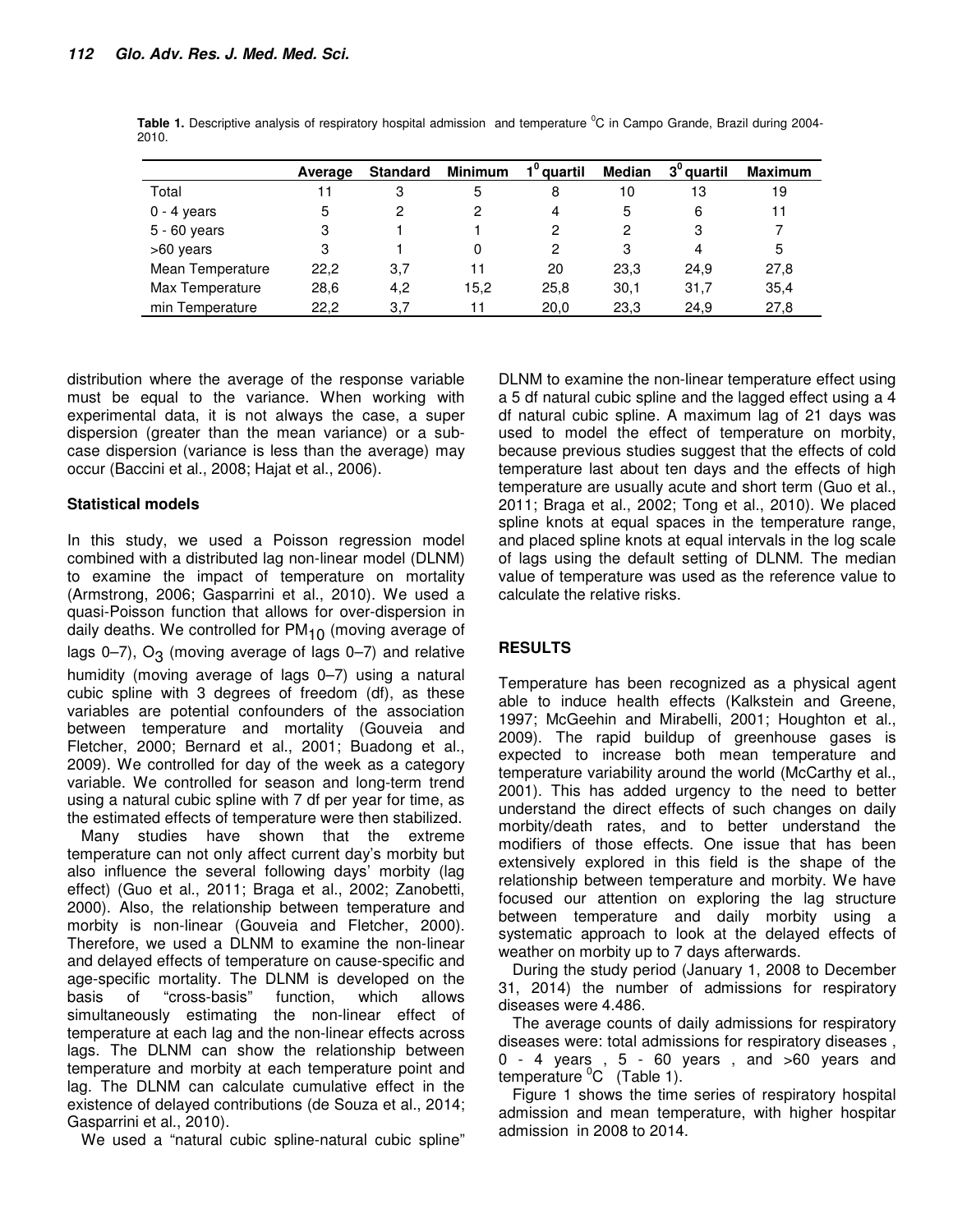

**Figure 1.** Time series of respiratory hospital admissions and mean temperature (°C) during 2008-2014

**Table 2.** The cumulative effects of cold temperature on cause-specific morbity and age-specific non-external morbity, with 1<sup>st</sup> quartil of temperature (20.0°C).

|          | Relative risk (95% CI) |                  |                  |                  |                  |  |  |
|----------|------------------------|------------------|------------------|------------------|------------------|--|--|
|          | Non-external           | All years        | 0-4 years        | 5-65 years       | >65 years        |  |  |
| lag 0    | 1.06(1.03, 1.10)       | 1.07(1.02, 1.13) | 1.04(0.97, 1.11) | 1.08(1.01, 1.16) | 1.09(0.92, 1.30) |  |  |
| lag 0-1  | 1.10(1.05, 1.16)       | 1.11(1.04, 1.19) | 1.06(0.96, 1.17) | 1.12(1.02, 1.23) | 1.12(0.96, 1.32) |  |  |
| Lag 0-2  | 1.12(1.06,1.18)        | 1.12(1.05, 1.21) | 1.08(0.99, 1.21) | 1.14(1.03, 1.27) | 1.13(0.99, 1.31) |  |  |
| Lag 0-3  | 1.13(1.08,1.20)        | 1.12(1.06, 1.21) | 1.11(1.00, 1.21) | 1.15(1.03, 1.28) | 1.15(0.95, 1.32) |  |  |
| Lag 0-7  | 1.13(1.07, 1.23)       | 1.11(1.03, 1.19) | 1.16(1.05,1.26)  | 1.17(1.03, 1.33) | 1.27(1.04, 1.52) |  |  |
| Lag 0-13 | 1.18(1.11, 1.31)       | 1.13(0.99, 1.22) | 1.22(1.05, 1.43) | 1.24(1.07,1.46)  | 1.42(1.16, 1.77) |  |  |
| Lag 0-21 | 1.30(1.14, 1.41)       | 1.20(1.02, 1.40) | 1.34(1.12,1.69)  | 1.31(1.01, 1.63) | 1.623(1.28,2.32) |  |  |

**Table 3.** The cumulative effects of high temperature on cause-specific mortality and age-specific non-external mortality, with 75<sup>th</sup> percentile of temperature (35.4°C).

| Relative risk (95% CI) |                  |                  |                  |                  |                  |  |
|------------------------|------------------|------------------|------------------|------------------|------------------|--|
|                        | Non-external     | All years        | 0-4 years        | 5-65 years       | >65 years        |  |
| lag 0                  | 1.10(1.06, 1.17) | 1.13(1.06,1.19)  | 1.12(1.05, 1.23) | 1.09(1.03,1.20)  | 1.17(1.02, 1.43) |  |
| $lag 0-1$              | 1.17(1.11, 1.27) | 1.17(1.09, 1.30) | 1.18(1.07, 1.31) | 1.14(1.02, 1.30) | 1.29(1.08, 1.52) |  |
| Lag 0-2                | 1.21(1.14, 1.26) | 1.20(1.12, 1.32) | 1.20(1.09, 1.34) | 1.18(1.06,1.29)  | 1.30(1.09, 1.55) |  |
| Lag $0-3$              | 1.21(1.16, 1.29) | 1.19(1.12, 1.29) | 1.20(1.08, 1.35) | 1.19(1.06,1.35)  | 1.31(1.09, 1.59) |  |
| Lag 0-7                | 1.17(1.09,1.26)  | 1.13(1.04, 1.22) | 1.18(1.03,1.36)  | 1.24(1.75, 1.40) | 1.25(1.00, 1.56) |  |
| Lag 0-13               | 1.16(1.07, 1.27) | 1.12(0.98,1.28)  | 1.16(0.96,1.39)  | 1.29(1.09,1.52)  | 1.06(0.92, 1.40) |  |
| Lag 0-21               | 1.14(1.04,1.34)  | 1.06(0.936,1.29) | 1.09(0.94, 1.42) | 1.35(1.09,1.72)  | 0.93(0.67, 1.23) |  |

Table 2 and Figure 2 show the relative risks of hospital admissions at 75% percentile of ozone distribution compared with 25% percentile along the lag days. Results show that the effects on hospitalizations were delayed by two days, and lasted for four days.

We calculated the cumulative effects of cold

temperature on cause-specific morbity and age-specific non-external mortality along the lags, with 25<sup>th</sup> percentile of temperature (20.0°C) (Table 2). The cold temperature was significantly associated with the risk of all mortality types and age groups, except for respiratory mortality.

We calculated the cumulative effects of high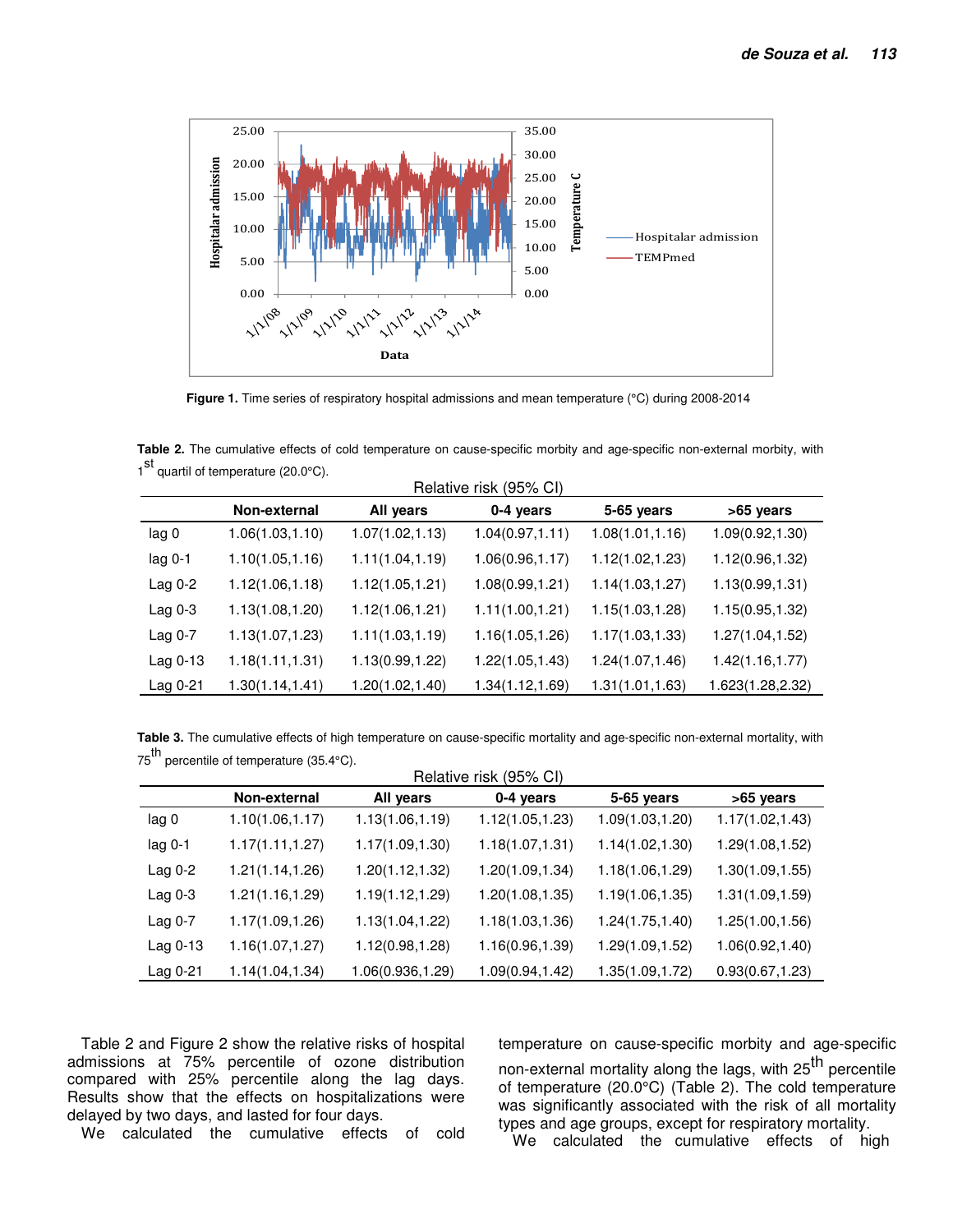temperature on cause-specific morbity and age-specific non-external morbity along the lags, with 75<sup>th</sup> percentile of temperature (35.4°C) (Table 3). For the short lags (e.g., lag 0 to lag 0–3), the high temperature was significantly associated with the risk of all morbity types and age groups.

# **DISCUSSION**

In this study, we have analyzed the associations between daily maximum temperature and hospital admissions in Campo Grande, Brazil during 2008–2014. It appears that elevated temperatures affect morbidity to a greater degree than do low temperatures. High temperatures were associated with increases of total and hospitalizations for respiratory diseases. Lag effects of both high and low temperatures were cause-specific. Acute temperature effects were observed with respiratory , and hospitalizations for non-external and infectious diseases. We also observed some signs of increased vulnerability to high temperatures among those ≥ 65 years of age . This study is, to our best knowledge, the first to examine temperature-related morbidity and vulnerable subpopulations in Campo Grande of Brazil.

Others have suggested that heat exposure tends to be more troublesome in cold regions, whereas warm regions may suffer more from cold weather (Yang et al., 2013). Our findings are consistent with this since heat had a greater impact on human health than cold, and Campo Grande experiences mild summer climates and extreme cold winter temperatures. It may be that people living in relatively cold regions have low awareness and limited coping resources (such as air-conditioning) to deal with the heat.

Others have reported immediate effects of ambient temperatures on total and cause-specific mortalities (Guo et al., 2012; Huang et al., 2014; Tian et al., 2012) and measures of morbidity (Chan et al., 2013; Wichmann et al., 2011; Wichmann et al., 2013; Zanobetti et al., 2013). In our analysis, we found both hot and cold effects with a range of lag periods. Lin et al. (2009) found that the greatest number of hospital admissions for respiratory diseases was 0–1 days after elevated temperatures.

Apart from short hot effects, delayed and longer lasting heat effects (lags 0–4) were observed with the increase of total hospitalizations disease admissions in this study. Most previous studies focused on short-term heat effects on cause-specific emergency department visits and hospital admissions such as total cardiovascular diseases (Ren and Tong, 2006; Michelozzi et al., 2009), total respiratory diseases (Lin et al., 2009; Lavigne et al., 2014), acute myocardial infarction (Wichmann et al., 2013) and stroke (Dawson et al., 2008; Ohshige et al., 2006). However, a few confirmed the associations with total emergency room visits or total non-external hospitalizations. For instance, a study in UK found no

relation between total emergency room visits and heat when using short-term temperatures (three-day moving average temperature)( Kovats Ret al., 2004).

Seasonal climate fluctuations have an effect on the dynamics of vector diseases, such as a greater rate of dengue in the summer and malaria in the Amazon during the dry period. Extreme events introduce considerable fluctuations, which can affect the dynamics of waterborne diseases, such as leptospirosis, viral hepatitis diseases, diarrhoeic diseases, etc. These diseases can become more prevalent with flooding or droughts that affect the quality of and access to water. Respiratory diseases are also influenced by burning and the effects of thermal inversions that concentration pollution, directly impacting the quality of the air, principally in urban areas. Additionally, malnutrition can occur due to agricultural losses, especially in the case of subsistence farming, due to frosts, strong winds, droughts or abrupt flooding.

The variation of human responses to climate changes appears to be directly associated to questions of individual and collective vulnerability. Variables such as age, health profile, physiological resilience and social conditions directly contribute to the human responses to climate variables. Some studies also mention that some factors which increase vulnerability to climate problem are a combination of populational growth, poverty and environmental degradation, especially in children, with an increase in respiratory and diarrhoeic diseases resulting from settlement of people in frequently inadequate locations (McMichael, 2003; Intergovernmental Panel on Climate Change, 2001).

Atmospheric conditions may influence the transport of micro-organisms, as well as pollutants originating in fixed and mobile sources, and the production of pollen (Moreno, 2006). The effects of climate changes may be potentialized, depending on the physical and chemical characteristics of the pollutants and climatic conditions such as temperature, humidity and precipitation. These characteristics define the time period during which pollutants remain in the atmosphere, and they can be transported long distances in favourable conditions such as high temperatures and low humidity. These pollutants associated with climatic conditions can affect the health of populations far from the pollution generating sources.

The alterations in temperature, humidity and rainfall can increase the effects of respiratory diseases, as well as alter exposition to atmospheric pollutants. Given the evidence of the relation between some effects on health due to climatic variations and the levels of atmospheric pollution, such as episodes of thermal inversion, increases in pollution levels and an increase in respiratory problems, it seems inevitable that long-term climate changes will affect human health at a global level.

The elderly are more vulnerable in areas where air pollution is more intense. This, together with high ambient temperatures, causes stress and loss of physiological resilience. Social conditions, such as housing, food and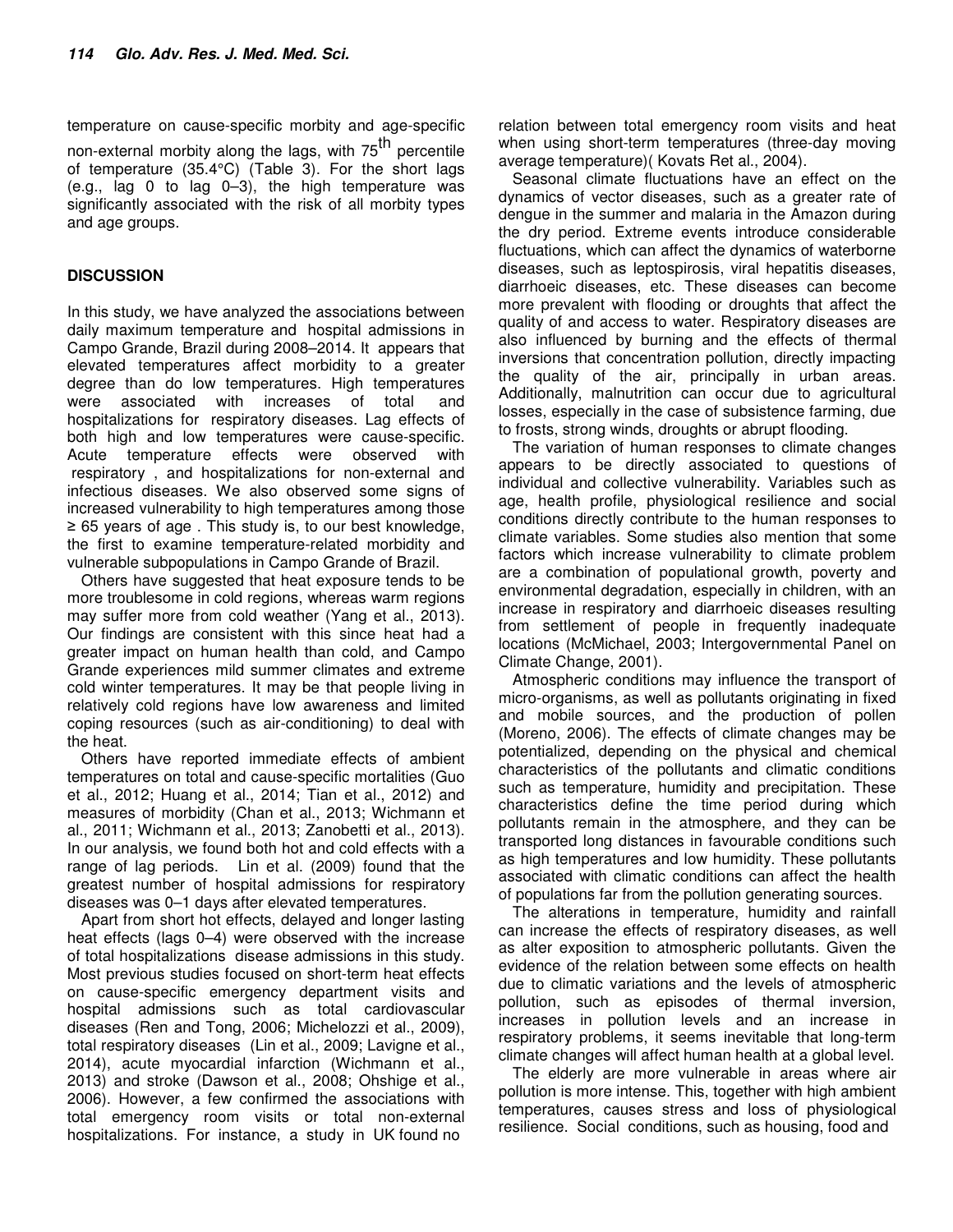access to health services are factors that increase the vulnerability of those exposed to episodes of climate changes which, when added to exposure to atmospheric pollutants, may cause synergetic effects and worsen health conditions. In areas with or without limited urban infra-structure, principally in developing countries, all these factors fall on the most vulnerable individuals and, consequently, the poorest, pressuring the public health infrastructure, overwhelming services and increasing health spending .

 Cardiovascular diseases are well-known to be sensitive to extreme temperatures (Basu, 2008). However, we found neither hot nor cold effects for this category of diseases. A review on recent temperature– morbidity studies concluded that sensitivity of cardiovascular diseases to temperatures varies by subtypes (Ye et al., 2012). Chronic and acute cardiovascular diseases were found to have opposite relationships to temperature increases in some studies (Green et al., 2009; Koken et al., 2003). The authors suggested that those with chronic long-standing conditions might avoid outdoor exposures during unpleasant weather, resulting in a null or negative correlation with temperature. Findings in our survey may also support this conclusion (Bai et al., 2013). In Campo Grande, we found that residents with chronic diseases were more likely to perceive the risk on health of excessive heat and were more likely to alter their behaviors during hot summer days (e.g. drinking more fluids, staying indoors and avoiding the sun).

Many studies have examined the relationship between temperature and mortality in Australia, Europe, and USA (Yu et al., 2012; Yu et al., 2011; Baccini et al., 2008; Rocklöv and Forsberg, 2008)(Chan et al., 2013; Wichmann et al., 2011; Wichmann et al., 2013; Zanobetti et al., 2013; Lin et al., 2009), but few are from Brazil. Studies showed that effects of temperature on mortality varied by population and region (Rocklöv and Forsberg, 2008; Revich and Shaposhnikov, 2008). Studies showed that cities with median or lower income (e.g., Bangkok, Mexico City, São Paulo, Delhi, Santiago, and Cape Town) had significant hot and cold effects on nonexternal mortality (Guo et al., 2011).

#### **CONCLUSIONS**

This study examined the effects of temperature on causespecific and age-specific morbity in Campo Grande city, Brazil. The relationships between temperature and cause-specific and age-specific morbity were non- linear. Both cold and hot temperatures were associated with increased risk in morbity. Both cold and hot effects occurred immediately. Cold effects lasted longer than hot effects. Cold related morbity risk in oldest people (children 0-4 years; aged>=65 years) was higher than

other age groups. These results demonstrate that temperature is an important environmental hazard in Campo Grande city.

#### **REFERENCES**

- Analitis A, Katsouyanni K, Biggeri A, et al (2008). Effects of cold weather on mortality: results from 15 european cities within the PHeWe project. Am. J. Epidemiol. 168:1397–1408.
- Anderson BG, Bell ML (2009). Weather-related mortality: how heat, cold, and heat waves affect mortality in the United States. Epidemiol. 20: 205–213.
- Armstrong B (2006). Models for the relationship between ambient temperature and daily mortality. Epidemiol. 17:624–631.
- Armstrong BG, Chalabi Z, Fenn B, et al (2011). Association of mortality with high temperatures in a temperate climate: England and Wales. J. Epidemiol. Community Health. 65:340–345.
- Baccini M, Biggeri A, Accetta G, et al (2008). Heat effects on mortality in 15 European cities. Epidemiol. 19:711–19.
- Baccini M, Biggeri A, Accetta G, Kosatsky T, Katsouyanni K, Analitis A, Anderson HR, Bisanti L, D'Ippoliti D, Danova J, et al (2008). Heat effects on mortality in 15 European cities. Epidemiol. 19:711–719.
- Bai L, Cirendunzhu D, Pengcuociren D, Dawa D, Woodward A, Liu X, et al (2013). Rapid warming in Tibet, China: public perception, response and coping resources in urban Lhasa. Environ. Health. 12: 71.
- Basu R (2008). High ambient temperature and mortality: a review of epidemiologic studies from 2001 to 2008. Environ. Health. 8: 40.
- Basu R (2009). High ambient temperature and mortality: a review of epidemiologic studies from 2001 to 2008. Environ. Health. 8:1–13.
- Basu R, Samet JM (2002). Relation between elevated ambient temperature and mortality: a review of the epidemiologic evidence. Epidemiol. Rev. 24:190–202.
- Bernard S, Samet J, Grambsch A, Ebi K, Romieu I (2001). The potential impacts of climate variability and change on air pollution-related health effects in the united states. Environ Health Perspect. 109:199.
- Braga A, Zanobetti A, Schwartz J (2002). The effect of weather on respiratory and cardiovascular deaths in 12 U.S. cities. Environmental Health Perspective, 110:859–863.
- Buadong D, Jinsaart W, Funatagawa I, Karita K, Yano E (2009). Association between PM10 and O3 levels and hospital visits for cardiovascular Disease in Bangkok, Thailand. J. Epidemiol.19:182– 188.
- Chan EY, Goggins WB, Yue JS, Lee P (2013). Hospital admissions as a function of temperature, other weather phenomena and pollution levels in an urban setting in Chin. Bull World Health Organ. 91: 576– 584.
- Curriero Fc, Heiner KS, Samet JM, Zeger Sl, Strug l, Patz JA (2002). Temperature and mortality in 11 cities of the eastern United States. Am. J. Epidemiol. 155:80–87.
- Dawson J, Weir C, Wright F, Bryden C, Aslanyan S, Lees K, et al (2008). Associations between meteorological variables and acute stroke hospital admissions in the west of Scotland. Acta Neurol. Scand. 117: 85–89.
- de Souza A, Guo Y, Pavão HG, Fernandes WA (2014). Effects of Air Pollution on Disease Respiratory: Structures Lag. Health, 6: 1333- 1339. http://dx.doi.org/10.4236/health.2014.612163
- Gasparrini A, Armstrong B, Kenward M (2010). Distributed lag nonlinear models. Stat. Med. 21:2224–2234.
- Gasparrini A, Armstrong B, Kenward MG (2010). Distributed lag nonlinear models. Stat. Med. 29:2224–2234.
- Gouveia N, Fletcher T(2000). Time series analysis of air pollution and mortality: effects by cause, age and socioeconomic status. J. Epidemiol. Community Health, 54:750–755.
- Green RS, Basu R, Malig B, Broadwin R, Kim JJ, Ostro B (2009). The effect of temperature on hospital admissions in nine California counties. Int. J. Public Health. 55: 113–121.